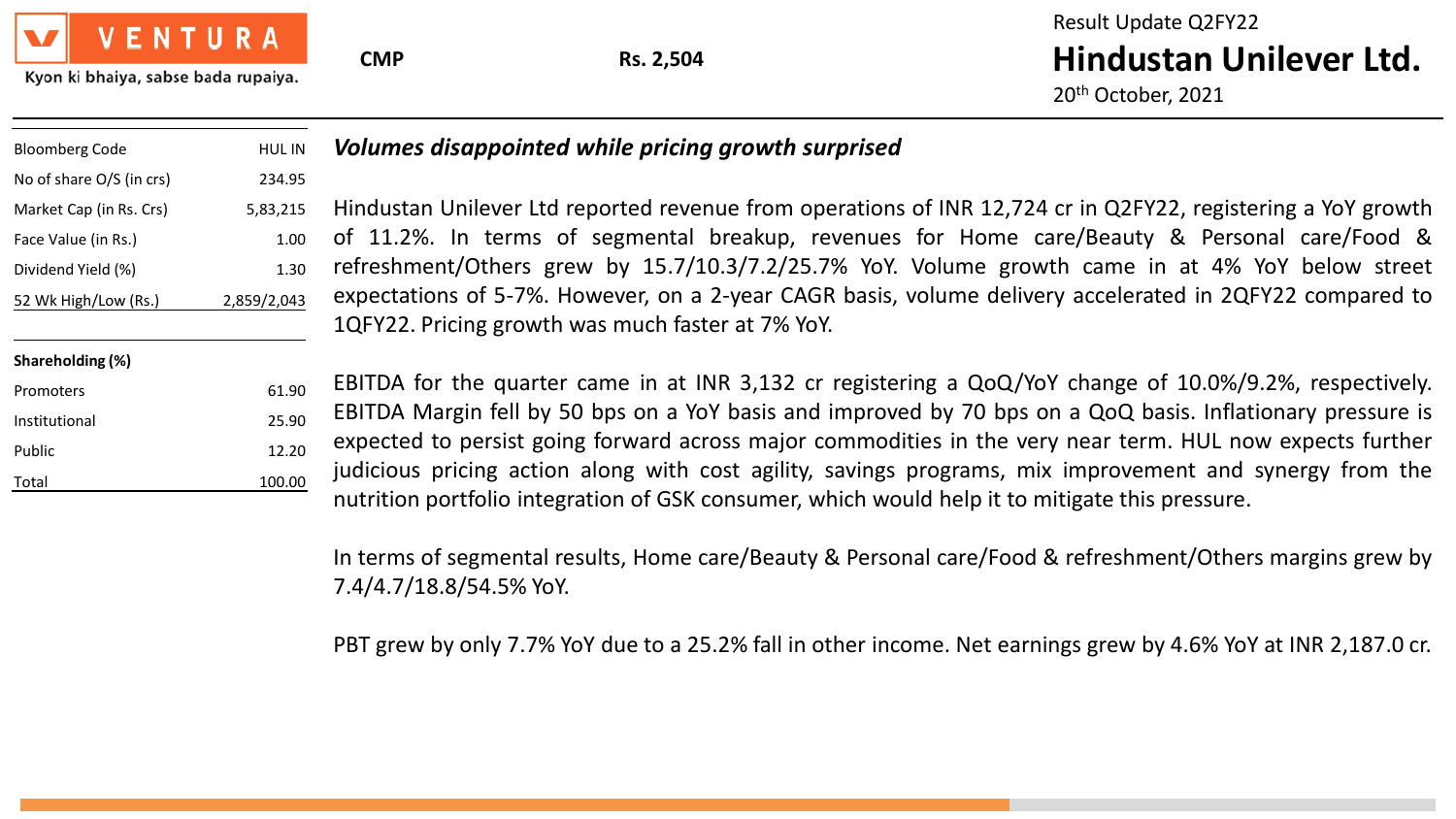

## *Concall Highlights*

- Digitized demand captured through Shikhar app, E-Com & D2C now forms >15% of the business vs >10% stated in Q1FY22. Shikhar app now covers 6,50,000 stores. Double-digit volume growth was seen in nutrition. Value-growth was likely lower vs volumes given that a lot of the growth was from low-unit packs (INR 2/- sachets to drive category penetration).
- Tough competition along with decline in hand-hygiene from a very high base affected skin cleansing portfolio in the beauty and personal category while non-soaps did well.
- Discretionary portfolio grew at 31% YoY due to lower base last year.
- Health, Hygiene & Nutrition and Out-of-Home (ice-creams, water-purifiers) sales are now above pre-pandemic levels.
- Laundry had high double-digit growth on a lower base last year.
- General trade continued its resilient performance while modern trade saw a strong comeback.
- *Valuation*

At the CMP of Rs. 2,504, Hindustan Unilever Ltd is trading at FY21 P/E of 74x.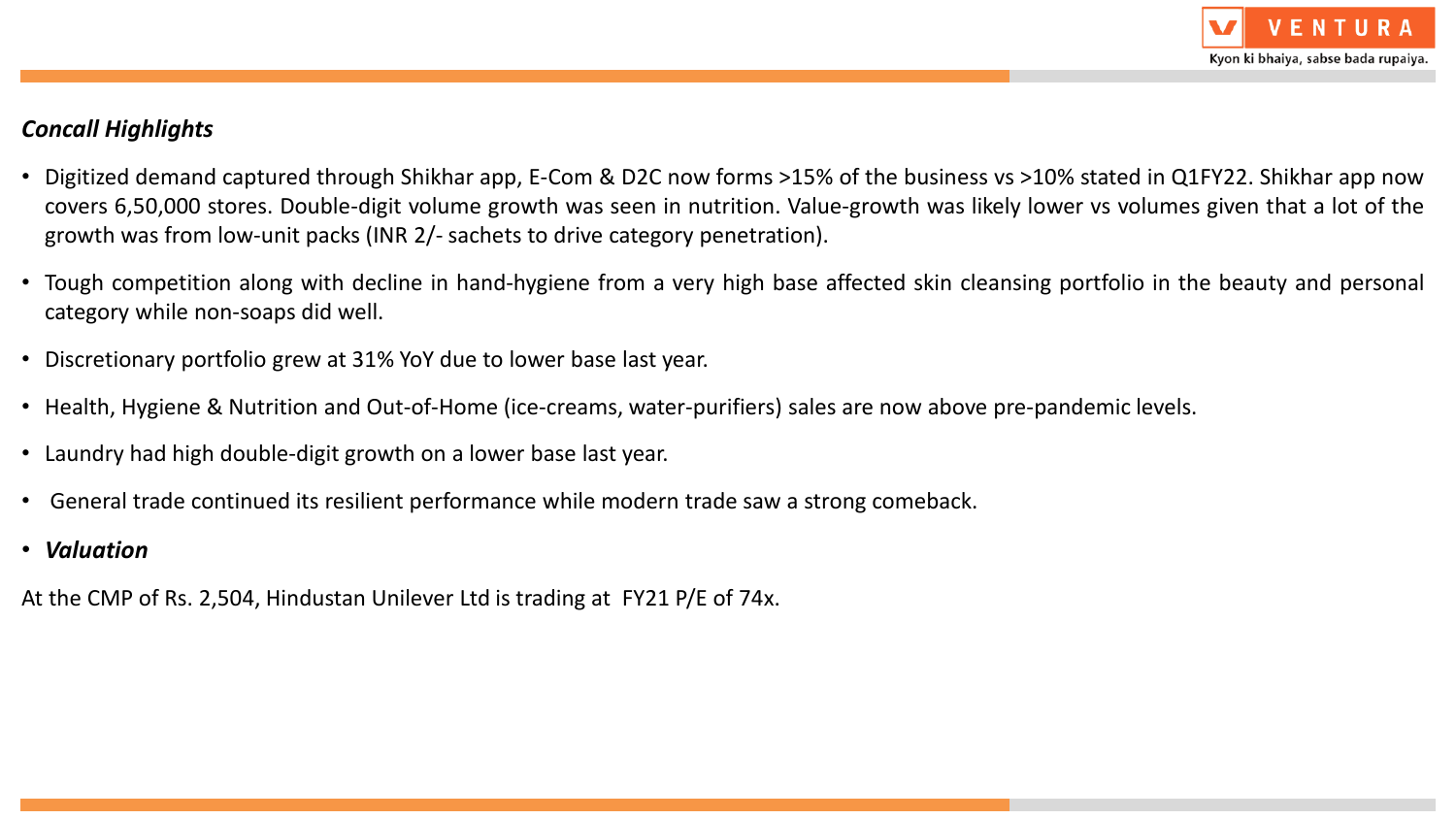## *Financial Summary*

*Revenue for the year stood at Rs. 12,724 cr, up by 11.2% on a YoY basis majorly due to 7% pricing growth & 4% volume growth.*

*EBITDA registered an increase of 9.2% to Rs. 3,132 cr but EBITDA margin fell by 50 bps to 24.6% due to high raw material costs.*

*Net profit for the quarter came in at Rs. 2,187 cr, a YoY growth of 4.6% and net margin came in at 17.2% down by 90 bps on account of fall in other income and higher tax rate.*

| <b>Figures are in Rs Cr</b>      | <b>Q2FY22</b> | Q2FY21   | <b>YoY</b> (%) | Q1FY21 | QoQ (%) | <b>FY21</b> | <b>FY20</b> | <b>YoY</b> (%) |
|----------------------------------|---------------|----------|----------------|--------|---------|-------------|-------------|----------------|
| Revenue from operations          | 12,724        | 11,442   | 11.2           | 11,915 | 6.8     | 45,996      | 38,785      | 18.6           |
| <b>Raw Material Cost</b>         | 6,158         | 5,375    | 14.6           | 5,905  | 4.3     | 21,677      | 17,793      | 21.8           |
| RM Cost to Sales (%)             | 48.4          | 47.0     |                | 49.6   |         | 47.1        | 45.9        |                |
| <b>Employee Cost</b>             | 582           | 559      | 4.1            | 618    | $-5.8$  | 2,229       | 1,691       | 31.8           |
| Employee Cost to Sales (%)       | 4.6           | 4.9      |                | 5.2    |         | 4.8         | 4.4         |                |
| <b>Other Expenses</b>            | 2,852         | 2,639    | 8.1            | 2,545  | 12.1    | 10,766      | 9,701       | 11.0           |
| <b>Advertising and Promotion</b> | 1,215         | 1,139    | 6.7            | 1,024  | 18.7    | 4,737       | 4,686       | 1.1            |
| Others                           | 1,637         | 1,500    | 9.1            | 1,521  | 7.6     | 6,029       | 5,015       | 20.2           |
| Other expenses to Sales (%)      | 22.4          | 23.1     |                | 21.4   |         | 23.4        | 25.0        |                |
| <b>EBITDA</b>                    | 3,132         | 2,869    | 9.2            | 2,847  | 10.0    | 11,324      | 9,600       | 18.0           |
| <b>EBITDA Margin (%)</b>         | 24.6          | 25.1     |                | 23.9   |         | 24.6        | 24.8        |                |
| Depreciation                     | 265           | 249      | 6.4            | 244    | 8.6     | 1,012       | 938         | 7.9            |
| Interest                         | 26            | 29       | $-10.3$        | $11\,$ | 136.4   | 108         | 106         | 1.9            |
| Other Income                     | 113           | 151      | $-25.2$        | 67     | 68.7    | 513         | 733         | $-30.0$        |
| Other Income to Sales (%)        | 0.9           | 1.3      |                | 0.6    |         | 1.1         | 1.9         |                |
| <b>Profit Before Tax</b>         | 2,954         | 2,742    | 7.7            | 2,659  | 11.1    | 10,717      | 9,289       | 15.4           |
| <b>Exceptional items</b>         | $\bf{0}$      | 0        |                | $-26$  |         | $-227$      | $-197$      | 15.2           |
| Tax                              | 767           | 652      | 17.6           | 572    | 34.1    | 2,536       | 2,354       | 7.7            |
| Tax Rate (%)                     | 26.0          | 23.8     |                | 21.5   |         | 23.7        | 25.3        |                |
| <b>Profit After Tax</b>          | 2,187         | 2,090    | 4.6            | 2,061  | 6.1     | 7,954       | 6,738       | 18.0           |
| <b>PAT Margin (%)</b>            | 17.2          | 18.3     |                | 17.3   |         | 17.3        | 17.4        |                |
| Adjusted EPS (Rs.)               | 9.3           | 8.6      | 8.9            | 8.8    | 6.2     | 33.9        | 31.1        | 8.7            |
| Net Worth                        | 47,696        | 46,644   | 2.3            |        |         | 47,434      | 8,031       | 490.6          |
| Adjusted BVPS (Rs.)              | 203.0         | 198.5    | 2.3            |        |         | 201.8       | 37.2        | 442.9          |
| <b>Net Debt</b>                  | $-4,254$      | $-3,739$ |                |        |         | $-4,321$    | $-5,017$    |                |
| Net Debt to Equity (x)           | $-0.1$        | $-0.1$   |                |        |         | $-0.1$      | $-0.6$      |                |
| Net Debt to EBITDA (x)           | $-0.0$        | $-0.0$   |                |        |         | $-0.4$      | $-0.5$      |                |
| RoE (%)                          | 18.3          | 17.9     |                |        |         | 16.8        | 83.9        |                |
| P/E(x)                           | 67.2          | 73.2     |                |        |         | 74.0        | 80.4        |                |
| P/B(x)                           | 12.3          | 12.6     |                |        |         | 12.4        | 67.3        |                |
|                                  |               |          |                |        |         |             |             |                |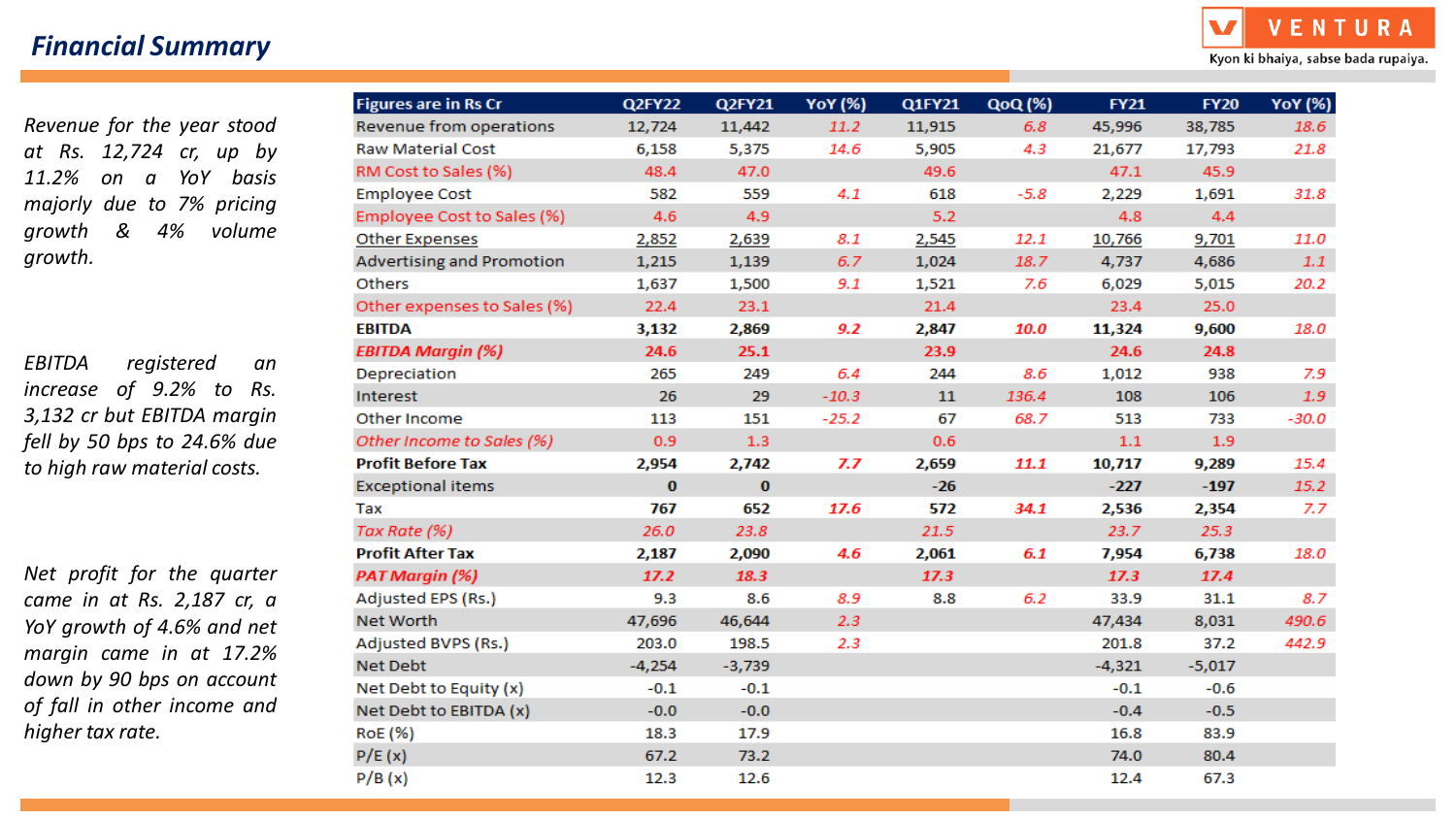

| <b>Particulars</b>             | <b>Q1FY20</b>  | Q2FY20 | Q3FY20 | $\overline{\mathsf{Q4FY20}}$ | <b>Q1FY21</b> | Q2FY21 | Q3FY21 | Q4FY21 | <b>Q1FY22</b> | Q2FY22         |
|--------------------------------|----------------|--------|--------|------------------------------|---------------|--------|--------|--------|---------------|----------------|
| <b>Segment Revenue</b>         |                |        |        |                              |               |        |        |        |               |                |
| Home care                      | 3,464          | 3,456  | 3,456  | 3,350                        | 3,392         | 3,318  | 3,409  | 3,838  | 3,797         | 3,838          |
| % of sales                     | 33%            | 34%    | 34%    | 36%                          | 32%           | 29%    | 28%    | 31%    | 32%           | 30%            |
| Beauty & personal care         | 4626           | 4580   | 4448   | 3834                         | 4043          | 4535   | 4868   | 4577   | 4573          | 5000           |
| % of sales                     | 45%            | 45%    | 44%    | 42%                          | 38%           | 40%    | 40%    | 37%    | 38%           | 39%            |
| Food & refreshment             | 1950           | 1847   | 1865   | 1788                         | 2958          | 3379   | 3356   | 3511   | 3319          | 3622           |
| % of sales                     | 19%            | 18%    | 18%    | 19%                          | 28%           | 30%    | 28%    | 28%    | 28%           | 28%            |
| <b>Others</b>                  | 324            | 308    | 334    | 239                          | 338           | 210    | 548    | 507    | 226           | 264            |
| % of sales                     | 3%             | 3%     | 3%     | 3%                           | 3%            | 2%     | 4%     | 4%     | 2%            | 2%             |
| <b>Total Segment Revenue</b>   | 10364          | 10105  | 10103  | 9211                         | 10,731        | 11,442 | 12,181 | 12,433 | 11,915        | 12,724         |
| <b>Segment Results</b>         |                |        |        |                              |               |        |        |        |               |                |
| Home care                      | 699            | 595    | 629    | 636                          | 637           | 678    | 646    | 812    | 662           | 728            |
| Beauty & Personal care         | 1364           | 1315   | 1263   | 954                          | 1124          | 1328   | 1423   | 1259   | 1287          | 1390           |
| Food & refreshment             | 379            | 294    | 334    | 225                          | 582           | 559    | 473    | 575    | 600           | 664            |
| Others                         | 53             | 50     | 55     | 14                           | 95            | 55     | 135    | 131    | 54            | 85             |
| <b>Total Segment Results</b>   | 2495           | 2254   | 2281   | 1829                         | 2438          | 2620   | 2677   | 2777   | 2603          | 2867           |
| Add/(Less): Exceptional Items  | $\overline{7}$ | $-48$  | $-100$ | $-59$                        | $-119$        | $-81$  | $-51$  | 14     | $-26$         | $\overline{0}$ |
| <b>Less: Finance Costs</b>     | $-27$          | $-34$  | $-27$  | $-30$                        | $-31$         | $-29$  | $-44$  | $-11$  | $-11$         | $-26$          |
| Add/(Less): Others             | 145            | 118    | 105    | 264                          | 154           | 151    | 54     | 109    | 67            | 113            |
| <b>Total Profit Before Tax</b> | 2620           | 2290   | 2259   | 2004                         | 2442          | 2661   | 2636   | 2889   | 2633          | 2954           |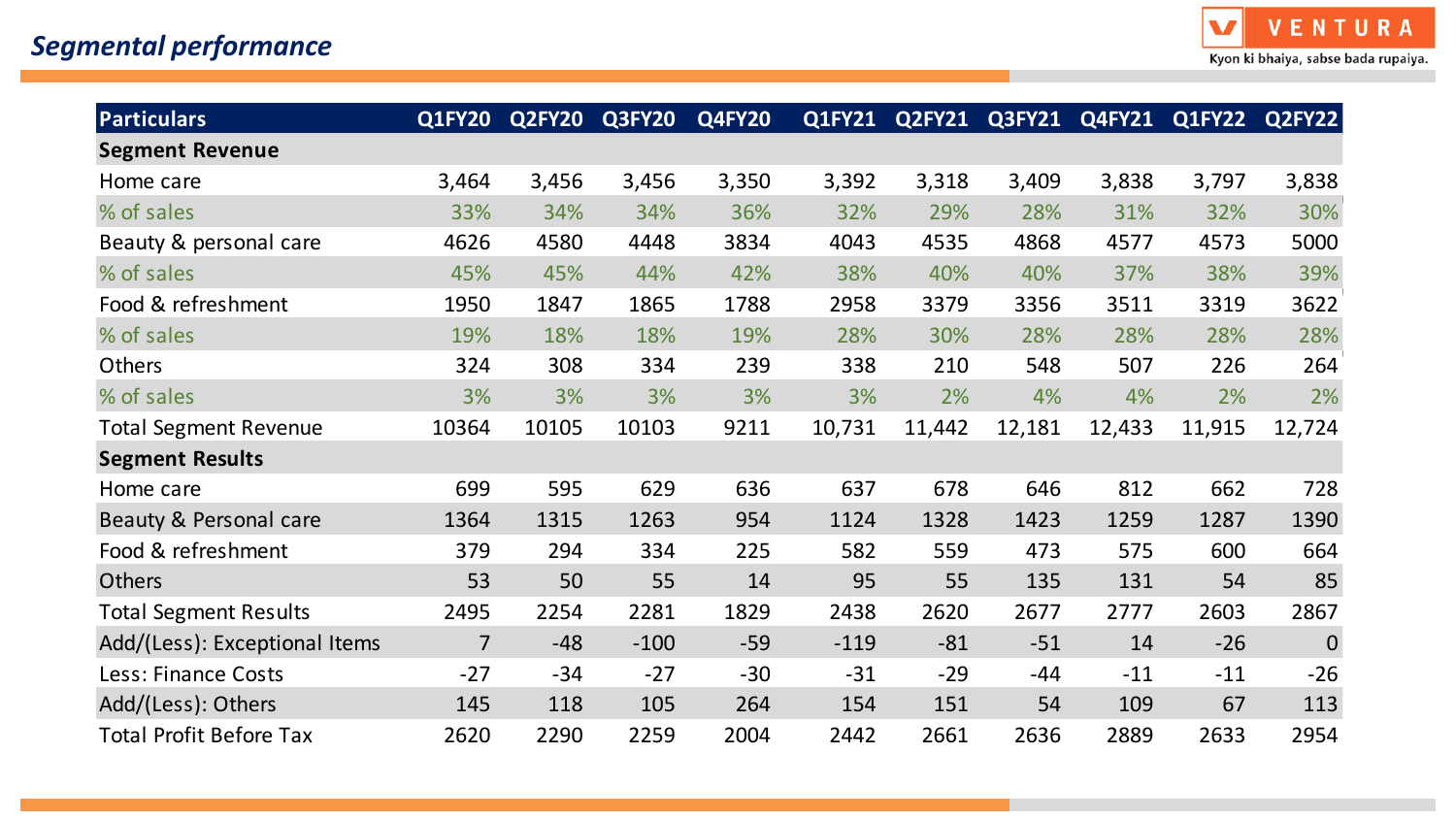



**P/E band chart**